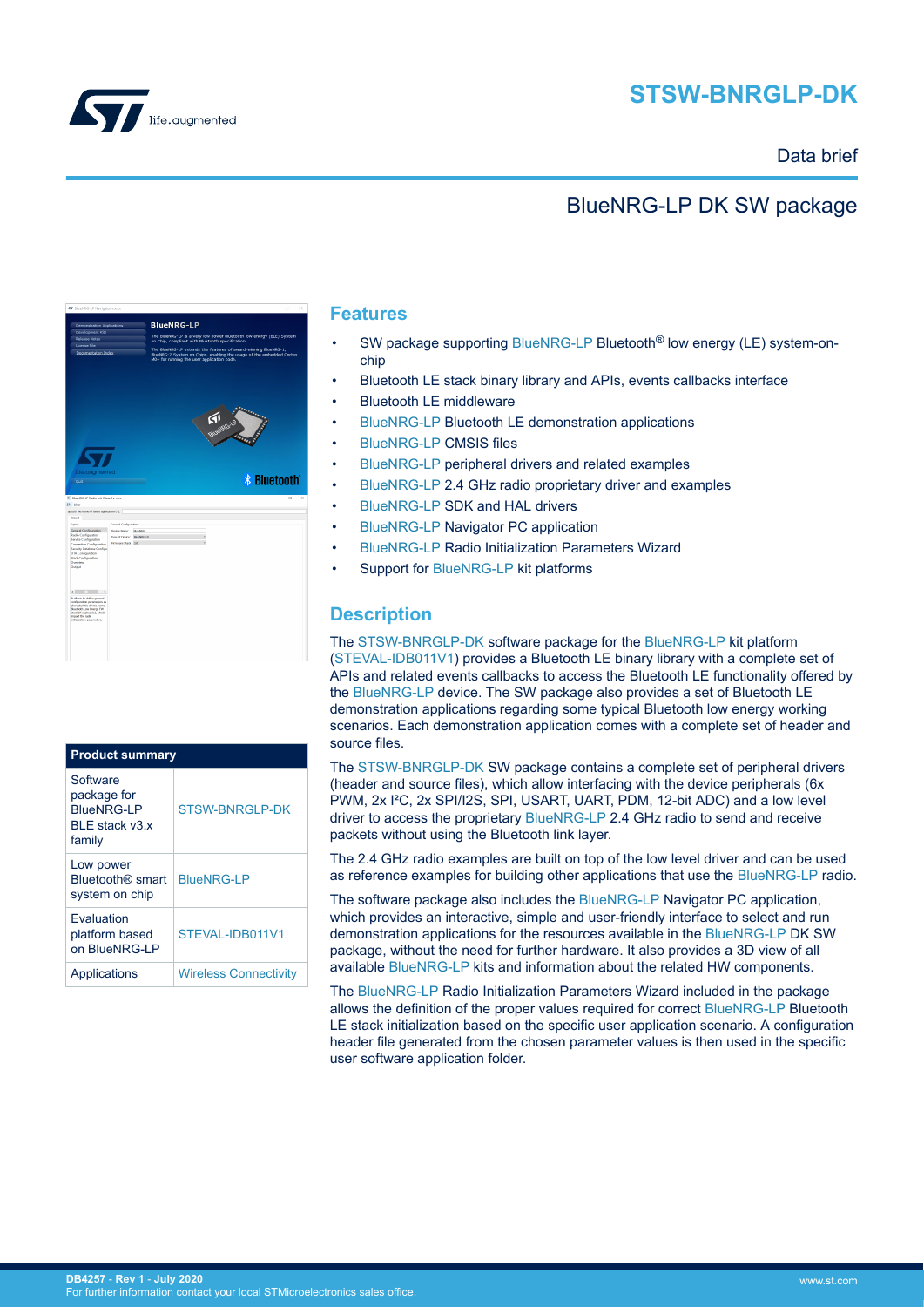# **Revision history**

#### **Table 1. Document revision history**

| <b>Date</b> | <b>Version</b> | <b>Changes</b>   |
|-------------|----------------|------------------|
| 16-Jul-2020 |                | Initial release. |